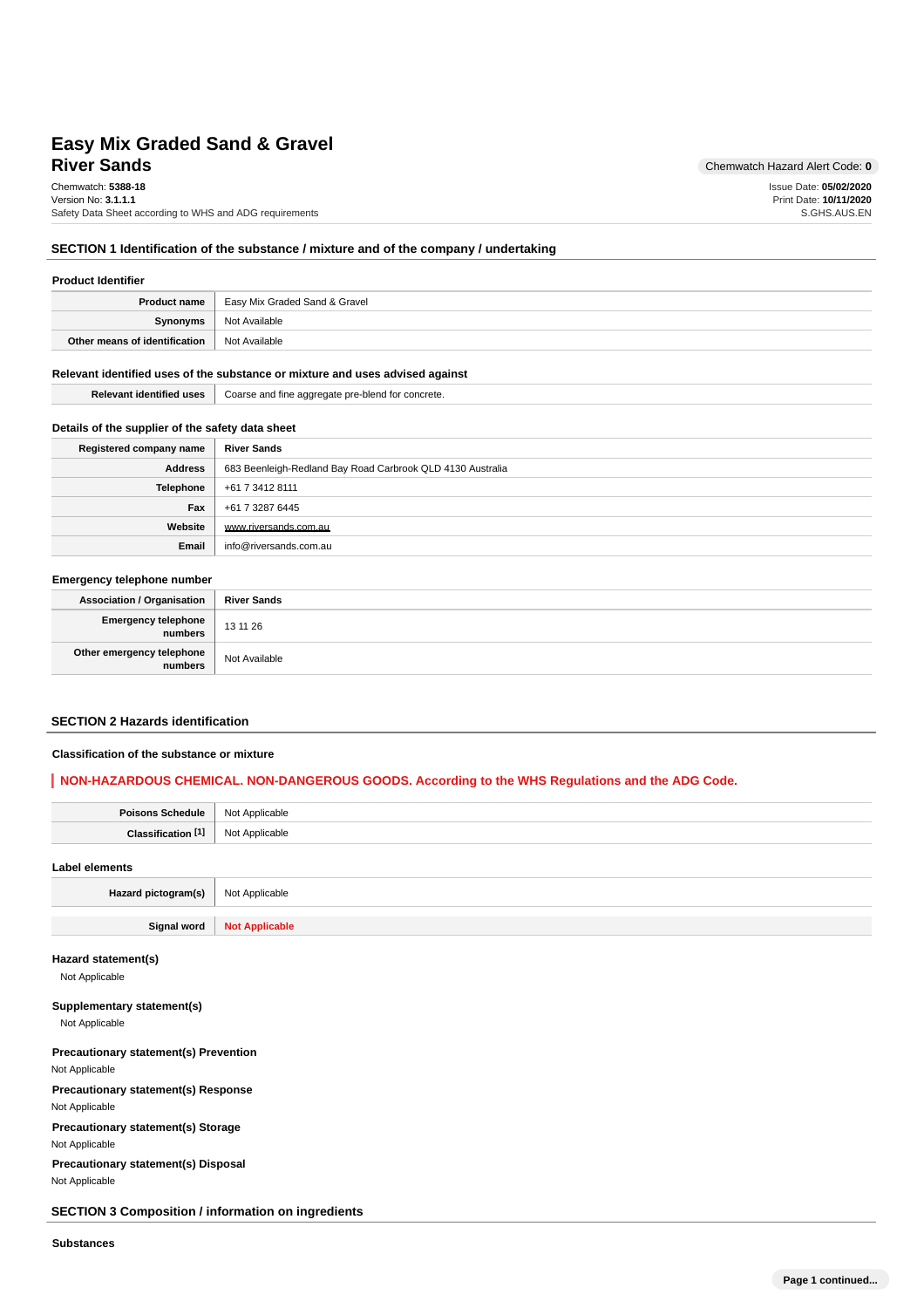See section below for composition of Mixtures

#### **Mixtures**

| <b>CAS No</b> | %[weight] | Name                      |
|---------------|-----------|---------------------------|
| Not Available | 30-60     | fine aggregate / gravel   |
| Not Available | 30-60     | coarse aggregate / gravel |
| 14808-60-7.   | $10 - 30$ | graded sand               |

#### **SECTION 4 First aid measures**

#### **Description of first aid measures Eye Contact** If this product comes in contact with the eyes: Immediately hold evelids apart and flush the eye continuously with running water. **F** Ensure complete irrigation of the eye by keeping eyelids apart and away from eye and moving the eyelids by occasionally lifting the upper and lower lids. Continue flushing until advised to stop by the Poisons Information Centre or a doctor, or for at least 15 minutes. Transport to hospital or doctor without delay. Removal of contact lenses after an eye injury should only be undertaken by skilled personnel. **Skin Contact** If skin or hair contact occurs: Immediately flush body and clothes with large amounts of water, using safety shower if available. Quickly remove all contaminated clothing, including footwear. Wash skin and hair with running water. Continue flushing with water until advised to stop by the Poisons Information Centre. **F** Transport to hospital, or doctor. **Inhalation** If fumes or combustion products are inhaled remove from contaminated area. Lay patient down. Keep warm and rested. Prostheses such as false teeth, which may block airway, should be removed, where possible, prior to initiating first aid procedures. Apply artificial respiration if not breathing, preferably with a demand valve resuscitator, bag-valve mask device, or pocket mask as trained. Perform CPR if necessary. Transport to hospital, or doctor, without delay. **Ingestion** Give a slurry of activated charcoal in water to drink. **NEVER** GIVE AN UNCONSCIOUS PATIENT WATER TO DRINK.  $\blacktriangleright$  At least 3 tablespoons in a glass of water should be given. Although induction of vomiting may be recommended (**IN CONSCIOUS PERSONS ONLY**), such a first aid measure is dissuaded due to the risk of aspiration of stomach contents. (i) It is better to take the patient to a doctor who can decide on the necessity and method of emptying the stomach. (ii) Special circumstances may however exist; these include non-availability of charcoal and the ready availability of the doctor. **NOTE:** If vomiting is induced, lean patient forward or place on left side (head-down position, if possible) to maintain open airway and prevent aspiration. **NOTE:** Wear protective gloves when inducing vomiting. **REFER FOR MEDICAL ATTENTION WITHOUT DELAY.** In the mean time, qualified first-aid personnel should treat the patient following observation and employing supportive measures as indicated by the patient's condition. If the services of a medical officer or medical doctor are readily available, the patient should be placed in his/her care and a copy of the SDS should be provided. Further action will be the responsibility of the medical specialist. If medical attention is not available on the worksite or surroundings send the patient to a hospital together with a copy of the SDS. (ICSC20305/20307)

### **Indication of any immediate medical attention and special treatment needed**

Treat symptomatically.

#### **SECTION 5 Firefighting measures**

#### **Extinguishing media**

- There is no restriction on the type of extinguisher which may be used.
- Use extinguishing media suitable for surrounding area.

#### **Special hazards arising from the substrate or mixture**

| <b>Fire Incompatibility</b>    | None known.                                                                                                                                                                                                                                                                                                                                                                                                                                                                                                                                          |  |  |  |  |  |
|--------------------------------|------------------------------------------------------------------------------------------------------------------------------------------------------------------------------------------------------------------------------------------------------------------------------------------------------------------------------------------------------------------------------------------------------------------------------------------------------------------------------------------------------------------------------------------------------|--|--|--|--|--|
| <b>Advice for firefighters</b> |                                                                                                                                                                                                                                                                                                                                                                                                                                                                                                                                                      |  |  |  |  |  |
| <b>Fire Fighting</b>           | Alert Fire Brigade and tell them location and nature of hazard.<br>► Wear breathing apparatus plus protective gloves in the event of a fire.<br>Prevent, by any means available, spillage from entering drains or water courses.<br>Use fire fighting procedures suitable for surrounding area.<br>DO NOT approach containers suspected to be hot.<br>Cool fire exposed containers with water spray from a protected location.<br>If safe to do so, remove containers from path of fire.<br>Equipment should be thoroughly decontaminated after use. |  |  |  |  |  |
| <b>Fire/Explosion Hazard</b>   | • Non combustible.<br>Not considered a significant fire risk, however containers may burn.<br>May emit poisonous fumes.                                                                                                                                                                                                                                                                                                                                                                                                                              |  |  |  |  |  |
| <b>HAZCHEM</b>                 | Not Applicable                                                                                                                                                                                                                                                                                                                                                                                                                                                                                                                                       |  |  |  |  |  |

#### **SECTION 6 Accidental release measures**

**Personal precautions, protective equipment and emergency procedures**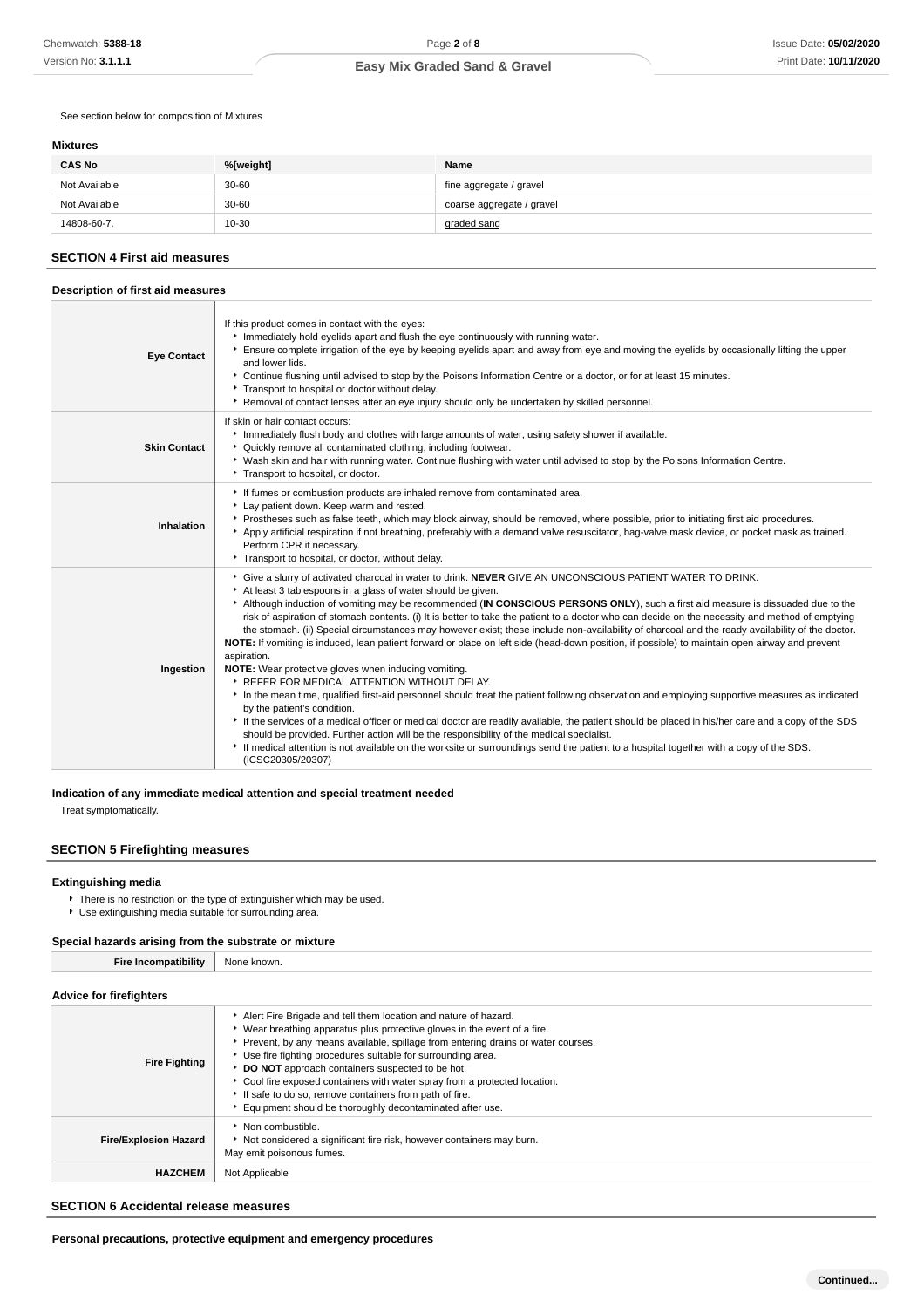See section 8

### **Environmental precautions**

See section 12

### **Methods and material for containment and cleaning up**

| <b>Minor Spills</b> | • Clean up waste regularly and abnormal spills immediately.<br>Avoid breathing dust and contact with skin and eyes.<br>▶ Wear protective clothing, gloves, safety glasses and dust respirator.<br>Use dry clean up procedures and avoid generating dust.<br>▶ Vacuum up or sweep up. NOTE: Vacuum cleaner must be fitted with an exhaust micro filter (HEPA type) (consider explosion-proof machines<br>designed to be grounded during storage and use).<br>Dampen with water to prevent dusting before sweeping.<br>Place in suitable containers for disposal.                                                                                                                                                                                                                                                                                                                                                                                             |
|---------------------|-------------------------------------------------------------------------------------------------------------------------------------------------------------------------------------------------------------------------------------------------------------------------------------------------------------------------------------------------------------------------------------------------------------------------------------------------------------------------------------------------------------------------------------------------------------------------------------------------------------------------------------------------------------------------------------------------------------------------------------------------------------------------------------------------------------------------------------------------------------------------------------------------------------------------------------------------------------|
| <b>Major Spills</b> | Clear area of personnel and move upwind.<br>Alert Fire Brigade and tell them location and nature of hazard.<br>▶ Wear full body protective clothing with breathing apparatus.<br>▶ Prevent, by all means available, spillage from entering drains or water courses.<br>Consider evacuation (or protect in place).<br>▶ No smoking, naked lights or ignition sources.<br>Increase ventilation.<br>Stop leak if safe to do so.<br>• Water spray or fog may be used to disperse / absorb vapour.<br>Contain or absorb spill with sand, earth or vermiculite.<br>Collect recoverable product into labelled containers for recycling.<br>Collect solid residues and seal in labelled drums for disposal.<br>▶ Wash area and prevent runoff into drains.<br>After clean up operations, decontaminate and launder all protective clothing and equipment before storing and re-using.<br>If contamination of drains or waterways occurs, advise emergency services. |

Personal Protective Equipment advice is contained in Section 8 of the SDS.

## **SECTION 7 Handling and storage**

| Precautions for safe handling |                                                                                                                                                                                                                                                                                                                                                                                                                                                                                                                                                                                                                                                                                                                                                                                                                                                                                                                                                                       |
|-------------------------------|-----------------------------------------------------------------------------------------------------------------------------------------------------------------------------------------------------------------------------------------------------------------------------------------------------------------------------------------------------------------------------------------------------------------------------------------------------------------------------------------------------------------------------------------------------------------------------------------------------------------------------------------------------------------------------------------------------------------------------------------------------------------------------------------------------------------------------------------------------------------------------------------------------------------------------------------------------------------------|
| Safe handling                 | Avoid all personal contact, including inhalation.<br>▶ Wear protective clothing when risk of exposure occurs.<br>Use in a well-ventilated area.<br>Prevent concentration in hollows and sumps.<br>DO NOT enter confined spaces until atmosphere has been checked.<br>DO NOT allow material to contact humans, exposed food or food utensils.<br>Avoid contact with incompatible materials.<br>V When handling, DO NOT eat, drink or smoke.<br>Keep containers securely sealed when not in use.<br>Avoid physical damage to containers.<br>Always wash hands with soap and water after handling.<br>▶ Work clothes should be laundered separately. Launder contaminated clothing before re-use.<br>Use good occupational work practice.<br>▶ Observe manufacturer's storage and handling recommendations contained within this SDS.<br>Atmosphere should be regularly checked against established exposure standards to ensure safe working conditions are maintained. |
| Other information             | Store in original containers.<br>Keep containers securely sealed.<br>Store in a cool, dry area protected from environmental extremes.<br>Store away from incompatible materials and foodstuff containers.<br>Protect containers against physical damage and check regularly for leaks.<br>▶ Observe manufacturer's storage and handling recommendations contained within this SDS.<br>For major quantities:<br>▶ Consider storage in bunded areas - ensure storage areas are isolated from sources of community water (including stormwater, ground<br>water, lakes and streams}.<br>Ensure that accidental discharge to air or water is the subject of a contingency disaster management plan; this may require consultation with<br>local authorities.                                                                                                                                                                                                              |

### **Conditions for safe storage, including any incompatibilities**

| Suitable container      | Polyethylene or polypropylene container.<br>▶ Check all containers are clearly labelled and free from leaks. |
|-------------------------|--------------------------------------------------------------------------------------------------------------|
| Storage incompatibility | Avoid contamination of water, foodstuffs, feed or seed.                                                      |

### **SECTION 8 Exposure controls / personal protection**

### **Control parameters**

## **Occupational Exposure Limits (OEL)**

**INGREDIENT DATA**

| Source             | Ingredient  | <b><i><u>Aterial</u></i></b> name     | <b>TWA</b>      | <b>STEL</b> | Peak           | <b>Notes</b> |
|--------------------|-------------|---------------------------------------|-----------------|-------------|----------------|--------------|
| Standards          | graded sand | Silica                                |                 | N∩t         | Available      | Available    |
| Australia Exposure |             | Crystalline: Quartz (respirable dust) | $0.05$ mg/m $3$ | Available   | N <sub>0</sub> | Not          |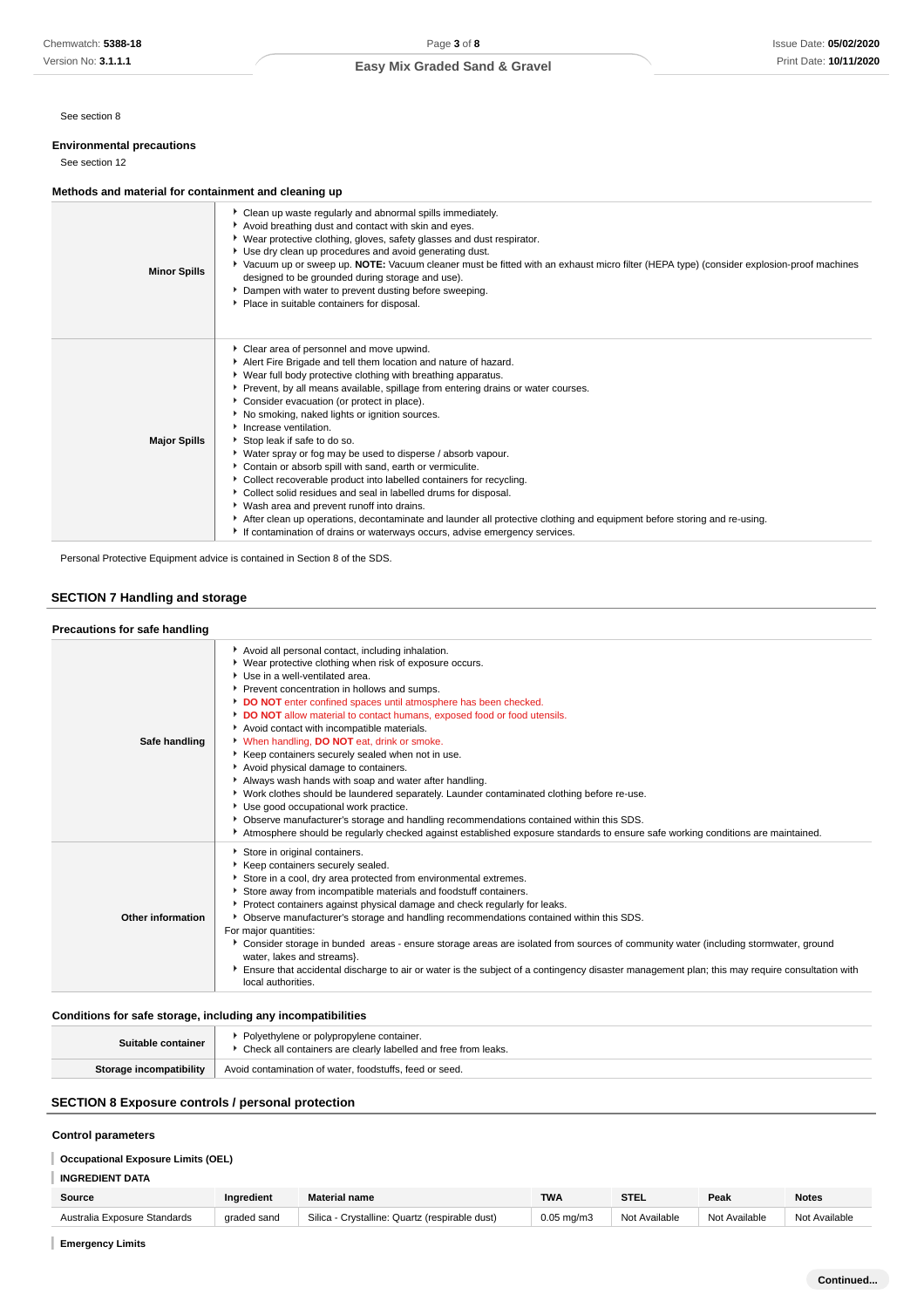| Ingredient               | <b>Material name</b>                                                                                                                                                                                                                                                                         | TEEL-1                                |                     | TEEL-2    | TEEL-3 |
|--------------------------|----------------------------------------------------------------------------------------------------------------------------------------------------------------------------------------------------------------------------------------------------------------------------------------------|---------------------------------------|---------------------|-----------|--------|
| graded sand              | Silica, crystalline-quartz; (Silicon dioxide)                                                                                                                                                                                                                                                | $0.075$ mg/m $3$<br>$33 \text{ mg/m}$ |                     | 200 mg/m3 |        |
| Ingredient               | <b>Original IDLH</b>                                                                                                                                                                                                                                                                         |                                       | <b>Revised IDLH</b> |           |        |
| graded sand              | 25 mg/m3 / 50 mg/m3<br>Not Available                                                                                                                                                                                                                                                         |                                       |                     |           |        |
| <b>Exposure controls</b> |                                                                                                                                                                                                                                                                                              |                                       |                     |           |        |
|                          | Engineering controls are used to remove a hazard or place a barrier between the worker and the hazard. Well-designed engineering controls can<br>he bighly effective in protecting workers and will typically be independent of worker interactions to provide this bigh level of protection |                                       |                     |           |        |

| Appropriate engineering<br>controls | Engineering controls are used to remove a hazard or place a barrier between the worker and the hazard. Well-designed engineering controls can<br>be highly effective in protecting workers and will typically be independent of worker interactions to provide this high level of protection.<br>The basic types of engineering controls are:<br>Process controls which involve changing the way a job activity or process is done to reduce the risk.<br>Enclosure and/or isolation of emission source which keeps a selected hazard "physically" away from the worker and ventilation that strategically<br>"adds" and "removes" air in the work environment. Ventilation can remove or dilute an air contaminant if designed properly. The design of a<br>ventilation system must match the particular process and chemical or contaminant in use.<br>Employers may need to use multiple types of controls to prevent employee overexposure.<br>Employees exposed to confirmed human carcinogens should be authorized to do so by the employer, and work in a regulated area.<br>▶ Work should be undertaken in an isolated system such as a "glove-box". Employees should wash their hands and arms upon completion of<br>the assigned task and before engaging in other activities not associated with the isolated system.<br>▶ Within regulated areas, the carcinogen should be stored in sealed containers, or enclosed in a closed system, including piping systems, with<br>any sample ports or openings closed while the carcinogens are contained within.<br>• Open-vessel systems are prohibited.<br>Each operation should be provided with continuous local exhaust ventilation so that air movement is always from ordinary work areas to the<br>operation.<br>Exhaust air should not be discharged to regulated areas, non-regulated areas or the external environment unless decontaminated. Clean<br>make-up air should be introduced in sufficient volume to maintain correct operation of the local exhaust system.<br>For maintenance and decontamination activities, authorized employees entering the area should be provided with and required to wear<br>clean, impervious garments, including gloves, boots and continuous-air supplied hood. Prior to removing protective garments the employee<br>should undergo decontamination and be required to shower upon removal of the garments and hood.<br>Except for outdoor systems, regulated areas should be maintained under negative pressure (with respect to non-regulated areas).<br>▶ Local exhaust ventilation requires make-up air be supplied in equal volumes to replaced air.<br>Laboratory hoods must be designed and maintained so as to draw air inward at an average linear face velocity of 0.76 m/sec with a minimum |
|-------------------------------------|-----------------------------------------------------------------------------------------------------------------------------------------------------------------------------------------------------------------------------------------------------------------------------------------------------------------------------------------------------------------------------------------------------------------------------------------------------------------------------------------------------------------------------------------------------------------------------------------------------------------------------------------------------------------------------------------------------------------------------------------------------------------------------------------------------------------------------------------------------------------------------------------------------------------------------------------------------------------------------------------------------------------------------------------------------------------------------------------------------------------------------------------------------------------------------------------------------------------------------------------------------------------------------------------------------------------------------------------------------------------------------------------------------------------------------------------------------------------------------------------------------------------------------------------------------------------------------------------------------------------------------------------------------------------------------------------------------------------------------------------------------------------------------------------------------------------------------------------------------------------------------------------------------------------------------------------------------------------------------------------------------------------------------------------------------------------------------------------------------------------------------------------------------------------------------------------------------------------------------------------------------------------------------------------------------------------------------------------------------------------------------------------------------------------------------------------------------------------------------------------------------------------------------------------------------------------------------------------------------------------------------------------------------------------------------------------------------------------------------------------------------------------------------------------------------------------|
|                                     | of 0.64 m/sec. Design and construction of the fume hood requires that insertion of any portion of the employees body, other than hands and<br>arms, be disallowed.                                                                                                                                                                                                                                                                                                                                                                                                                                                                                                                                                                                                                                                                                                                                                                                                                                                                                                                                                                                                                                                                                                                                                                                                                                                                                                                                                                                                                                                                                                                                                                                                                                                                                                                                                                                                                                                                                                                                                                                                                                                                                                                                                                                                                                                                                                                                                                                                                                                                                                                                                                                                                                              |
| <b>Personal protection</b>          |                                                                                                                                                                                                                                                                                                                                                                                                                                                                                                                                                                                                                                                                                                                                                                                                                                                                                                                                                                                                                                                                                                                                                                                                                                                                                                                                                                                                                                                                                                                                                                                                                                                                                                                                                                                                                                                                                                                                                                                                                                                                                                                                                                                                                                                                                                                                                                                                                                                                                                                                                                                                                                                                                                                                                                                                                 |
| Eye and face protection             | ▶ Safety glasses with unperforated side shields may be used where continuous eye protection is desirable, as in laboratories; spectacles are<br>not sufficient where complete eye protection is needed such as when handling bulk-quantities, where there is a danger of splashing, or if the<br>material may be under pressure.<br>• Chemical goggles whenever there is a danger of the material coming in contact with the eyes; goggles must be properly fitted.<br>Full face shield (20 cm, 8 in minimum) may be required for supplementary but never for primary protection of eyes; these afford face<br>protection.<br>Alternatively a gas mask may replace splash goggles and face shields.<br>Contact lenses may pose a special hazard; soft contact lenses may absorb and concentrate irritants. A written policy document, describing<br>the wearing of lenses or restrictions on use, should be created for each workplace or task. This should include a review of lens absorption<br>and adsorption for the class of chemicals in use and an account of injury experience. Medical and first-aid personnel should be trained in<br>their removal and suitable equipment should be readily available. In the event of chemical exposure, begin eye irrigation immediately and<br>remove contact lens as soon as practicable. Lens should be removed at the first signs of eye redness or irritation - lens should be removed in<br>a clean environment only after workers have washed hands thoroughly. [CDC NIOSH Current Intelligence Bulletin 59], [AS/NZS 1336 or<br>national equivalent]                                                                                                                                                                                                                                                                                                                                                                                                                                                                                                                                                                                                                                                                                                                                                                                                                                                                                                                                                                                                                                                                                                                                                                                                      |
| <b>Skin protection</b>              | See Hand protection below                                                                                                                                                                                                                                                                                                                                                                                                                                                                                                                                                                                                                                                                                                                                                                                                                                                                                                                                                                                                                                                                                                                                                                                                                                                                                                                                                                                                                                                                                                                                                                                                                                                                                                                                                                                                                                                                                                                                                                                                                                                                                                                                                                                                                                                                                                                                                                                                                                                                                                                                                                                                                                                                                                                                                                                       |
| <b>Hands/feet protection</b>        | Elbow length PVC gloves<br>The selection of suitable gloves does not only depend on the material, but also on further marks of quality which vary from manufacturer to<br>manufacturer. Where the chemical is a preparation of several substances, the resistance of the glove material can not be calculated in advance<br>and has therefore to be checked prior to the application.<br>The exact break through time for substances has to be obtained from the manufacturer of the protective gloves and has to be observed when<br>making a final choice.<br>Personal hygiene is a key element of effective hand care. Gloves must only be worn on clean hands. After using gloves, hands should be<br>washed and dried thoroughly. Application of a non-perfumed moisturiser is recommended.<br>Suitability and durability of glove type is dependent on usage. Important factors in the selection of gloves include:<br>frequency and duration of contact,<br>chemical resistance of glove material,<br>glove thickness and<br>dexterity<br>Select gloves tested to a relevant standard (e.g. Europe EN 374, US F739, AS/NZS 2161.1 or national equivalent).<br>When prolonged or frequently repeated contact may occur, a glove with a protection class of 5 or higher (breakthrough time greater than<br>240 minutes according to EN 374, AS/NZS 2161.10.1 or national equivalent) is recommended.<br>When only brief contact is expected, a glove with a protection class of 3 or higher (breakthrough time greater than 60 minutes according to<br>EN 374, AS/NZS 2161.10.1 or national equivalent) is recommended.<br>Some glove polymer types are less affected by movement and this should be taken into account when considering gloves for long-term<br>use.<br>Contaminated gloves should be replaced.<br>As defined in ASTM F-739-96 in any application, gloves are rated as:<br>Excellent when breakthrough time > 480 min<br>Good when breakthrough time > 20 min<br>Fair when breakthrough time < 20 min<br>Poor when glove material degrades<br>For general applications, gloves with a thickness typically greater than 0.35 mm, are recommended.                                                                                                                                                                                                                                                                                                                                                                                                                                                                                                                                                                                                                                          |

It should be emphasised that glove thickness is not necessarily a good predictor of glove resistance to a specific chemical, as the permeation efficiency of the glove will be dependent on the exact composition of the glove material. Therefore, glove selection should also be based on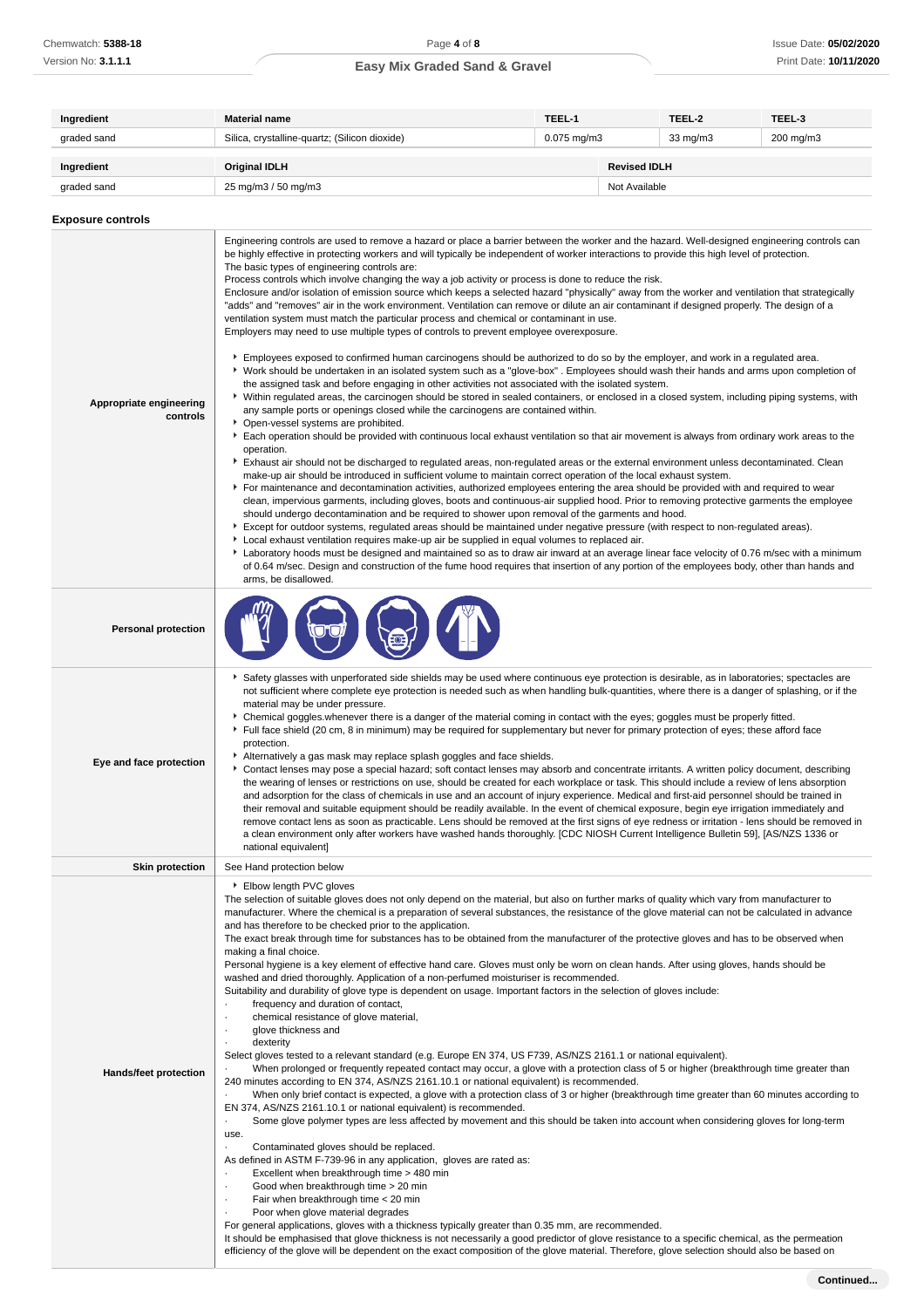|                        | consideration of the task requirements and knowledge of breakthrough times.<br>Glove thickness may also vary depending on the glove manufacturer, the glove type and the glove model. Therefore, the manufacturers'<br>technical data should always be taken into account to ensure selection of the most appropriate glove for the task.<br>Note: Depending on the activity being conducted, gloves of varying thickness may be required for specific tasks. For example:<br>Thinner gloves (down to 0.1 mm or less) may be required where a high degree of manual dexterity is needed. However, these gloves are<br>only likely to give short duration protection and would normally be just for single use applications, then disposed of.<br>Thicker gloves (up to 3 mm or more) may be required where there is a mechanical (as well as a chemical) risk i.e. where there is abrasion<br>or puncture potential<br>Gloves must only be worn on clean hands. After using gloves, hands should be washed and dried thoroughly. Application of a non-perfumed<br>moisturiser is recommended.<br>Experience indicates that the following polymers are suitable as glove materials for protection against undissolved, dry solids, where abrasive<br>particles are not present.<br>polychloroprene.<br>nitrile rubber.<br>butyl rubber.<br>• fluorocaoutchouc.<br>• polyvinyl chloride.<br>Gloves should be examined for wear and/ or degradation constantly.                                                                                                                                                                                                                                                                                                                                                             |
|------------------------|--------------------------------------------------------------------------------------------------------------------------------------------------------------------------------------------------------------------------------------------------------------------------------------------------------------------------------------------------------------------------------------------------------------------------------------------------------------------------------------------------------------------------------------------------------------------------------------------------------------------------------------------------------------------------------------------------------------------------------------------------------------------------------------------------------------------------------------------------------------------------------------------------------------------------------------------------------------------------------------------------------------------------------------------------------------------------------------------------------------------------------------------------------------------------------------------------------------------------------------------------------------------------------------------------------------------------------------------------------------------------------------------------------------------------------------------------------------------------------------------------------------------------------------------------------------------------------------------------------------------------------------------------------------------------------------------------------------------------------------------------------------------------------------------------------------------------|
| <b>Body protection</b> | See Other protection below                                                                                                                                                                                                                                                                                                                                                                                                                                                                                                                                                                                                                                                                                                                                                                                                                                                                                                                                                                                                                                                                                                                                                                                                                                                                                                                                                                                                                                                                                                                                                                                                                                                                                                                                                                                               |
| Other protection       | Employees working with confirmed human carcinogens should be provided with, and be required to wear, clean, full body protective clothing<br>(smocks, coveralls, or long-sleeved shirt and pants), shoe covers and gloves prior to entering the regulated area. [AS/NZS ISO 6529:2006 or<br>national equivalent]<br>Employees engaged in handling operations involving carcinogens should be provided with, and required to wear and use half-face filter-type<br>respirators with filters for dusts, mists and fumes, or air purifying canisters or cartridges. A respirator affording higher levels of protection may<br>be substituted. [AS/NZS 1715 or national equivalent]<br>Emergency deluge showers and eyewash fountains, supplied with potable water, should be located near, within sight of, and on the same<br>level with locations where direct exposure is likely.<br>▶ Prior to each exit from an area containing confirmed human carcinogens, employees should be required to remove and leave protective<br>clothing and equipment at the point of exit and at the last exit of the day, to place used clothing and equipment in impervious containers at<br>the point of exit for purposes of decontamination or disposal. The contents of such impervious containers must be identified with suitable<br>labels. For maintenance and decontamination activities, authorized employees entering the area should be provided with and required to<br>wear clean, impervious garments, including gloves, boots and continuous-air supplied hood.<br>▶ Prior to removing protective garments the employee should undergo decontamination and be required to shower upon removal of the<br>garments and hood.<br>• Overalls.<br>P.V.C apron.<br>Barrier cream.<br>Skin cleansing cream.<br>Eye wash unit. |

#### **Respiratory protection**

Particulate. (AS/NZS 1716 & 1715, EN 143:2000 & 149:001, ANSI Z88 or national equivalent)

| <b>Required Minimum Protection Factor</b> | <b>Half-Face Respirator</b> | <b>Full-Face Respirator</b> | <b>Powered Air Respirator</b> |
|-------------------------------------------|-----------------------------|-----------------------------|-------------------------------|
| up to 10 x ES                             | P <sub>1</sub><br>Air-line* |                             | PAPR-P1<br>-                  |
| up to $50 \times ES$                      | Air-line**                  | P <sub>2</sub>              | PAPR-P2                       |
| up to $100 \times ES$                     | -                           | P <sub>3</sub>              | -                             |
|                                           |                             | Air-line*                   |                               |
| $100 + x ES$                              | -                           | Air-line**                  | PAPR-P3                       |

\* - Negative pressure demand \*\* - Continuous flow

A(All classes) = Organic vapours, B AUS or B1 = Acid gasses, B2 = Acid gas or hydrogen cyanide(HCN), B3 = Acid gas or hydrogen cyanide(HCN), E = Sulfur dioxide(SO2), G = Agricultural chemicals, K = Ammonia(NH3), Hg = Mercury, NO = Oxides of nitrogen, MB = Methyl bromide, AX = Low boiling point organic compounds(below 65 degC)

Respirators may be necessary when engineering and administrative controls do not adequately prevent exposures.

The decision to use respiratory protection should be based on professional judgment that takes into account toxicity information, exposure measurement data, and frequency and likelihood of the worker's exposure - ensure users are not subject to high thermal loads which may result in heat stress or distress due to personal protective equipment (powered, positive flow, full face apparatus may be an option).

Published occupational exposure limits, where they exist, will assist in determining the adequacy of the selected respiratory protection. These may be government mandated or vendor recommended.

Certified respirators will be useful for protecting workers from inhalation of particulates when properly selected and fit tested as part of a complete respiratory protection program. Use approved positive flow mask if significant quantities of dust becomes airborne.

Try to avoid creating dust conditions.

### **SECTION 9 Physical and chemical properties**

#### **Information on basic physical and chemical properties**

| Appearance                                      | Blue / grey granular solid; insoluble in water. |                                                   |                |
|-------------------------------------------------|-------------------------------------------------|---------------------------------------------------|----------------|
|                                                 |                                                 |                                                   |                |
| <b>Physical state</b>                           | <b>Divided Solid</b>                            | Relative density (Water = 1)                      | 1.5            |
| Odour                                           | Not Available                                   | <b>Partition coefficient n-octanol</b><br>/ water | Not Available  |
| <b>Odour threshold</b>                          | Not Available                                   | Auto-ignition temperature (°C)                    | Not Applicable |
| pH (as supplied)                                | Not Applicable                                  | <b>Decomposition temperature</b>                  | Not Available  |
| Melting point / freezing point<br>$(^{\circ}C)$ | Not Available                                   | Viscosity (cSt)                                   | Not Applicable |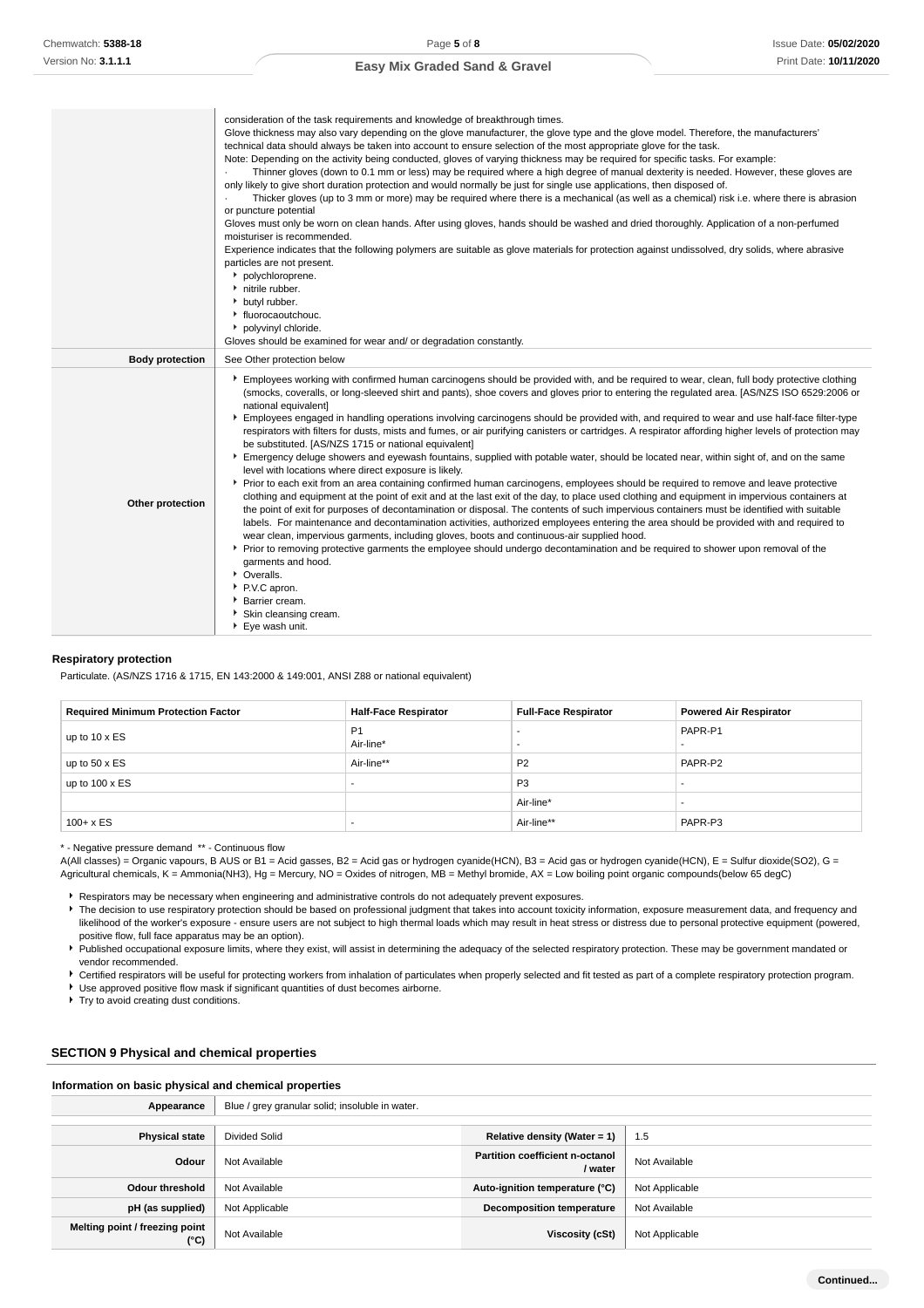| Initial boiling point and boiling<br>range $(°C)$ | Not Applicable | Molecular weight (g/mol)               | Not Applicable |
|---------------------------------------------------|----------------|----------------------------------------|----------------|
| Flash point (°C)                                  | Not Applicable | <b>Taste</b>                           | Not Available  |
| <b>Evaporation rate</b>                           | Not Available  | <b>Explosive properties</b>            | Not Available  |
| <b>Flammability</b>                               | Not Applicable | <b>Oxidising properties</b>            | Not Available  |
| Upper Explosive Limit (%)                         | Not Applicable | Surface Tension (dyn/cm or<br>$mN/m$ ) | Not Applicable |
| Lower Explosive Limit (%)                         | Not Applicable | <b>Volatile Component (%vol)</b>       | Not Available  |
| Vapour pressure (kPa)                             | Not Applicable | Gas group                              | Not Available  |
| Solubility in water                               | Immiscible     | pH as a solution (1%)                  | Not Applicable |
| Vapour density $(Air = 1)$                        | Not Available  | VOC g/L                                | Not Available  |

## **SECTION 10 Stability and reactivity**

| <b>Reactivity</b>                          | See section 7                                                                                                                        |
|--------------------------------------------|--------------------------------------------------------------------------------------------------------------------------------------|
| <b>Chemical stability</b>                  | • Unstable in the presence of incompatible materials.<br>▶ Product is considered stable.<br>Hazardous polymerisation will not occur. |
| Possibility of hazardous<br>reactions      | See section 7                                                                                                                        |
| <b>Conditions to avoid</b>                 | See section 7                                                                                                                        |
| Incompatible materials                     | See section 7                                                                                                                        |
| <b>Hazardous decomposition</b><br>products | See section 5                                                                                                                        |

## **SECTION 11 Toxicological information**

### **Information on toxicological effects**

| <b>Inhaled</b>         | The material is not thought to produce respiratory irritation (as classified by EC Directives using animal models). Nevertheless inhalation of dusts,<br>or fumes, especially for prolonged periods, may produce respiratory discomfort and occasionally, distress.<br>Persons with impaired respiratory function, airway diseases and conditions such as emphysema or chronic bronchitis, may incur further disability<br>if excessive concentrations of particulate are inhaled.<br>If prior damage to the circulatory or nervous systems has occurred or if kidney damage has been sustained, proper screenings should be<br>conducted on individuals who may be exposed to further risk if handling and use of the material result<br>in excessive exposures. |                   |  |
|------------------------|-------------------------------------------------------------------------------------------------------------------------------------------------------------------------------------------------------------------------------------------------------------------------------------------------------------------------------------------------------------------------------------------------------------------------------------------------------------------------------------------------------------------------------------------------------------------------------------------------------------------------------------------------------------------------------------------------------------------------------------------------------------------|-------------------|--|
| Ingestion              | Although ingestion is not thought to produce harmful effects (as classified under EC Directives), the material may still be damaging to the health<br>of the individual, following ingestion, especially where pre-existing organ (e.g. liver, kidney) damage is evident.                                                                                                                                                                                                                                                                                                                                                                                                                                                                                         |                   |  |
| <b>Skin Contact</b>    | The material is not thought to be a skin irritant (as classified by EC Directives using animal models). Abrasive damage however, may result from<br>prolonged exposures.<br>Open cuts, abraded or irritated skin should not be exposed to this material<br>Entry into the blood-stream, through, for example, cuts, abrasions or lesions, may produce systemic injury with harmful effects. Examine the skin<br>prior to the use of the material and ensure that any external damage is suitably protected.                                                                                                                                                                                                                                                       |                   |  |
| Eye                    | Although the material is not thought to be an irritant (as classified by EC Directives), direct contact with the eye may cause transient discomfort<br>characterised by tearing or conjunctival redness (as with windburn). Slight abrasive damage may also result.                                                                                                                                                                                                                                                                                                                                                                                                                                                                                               |                   |  |
| <b>Chronic</b>         | Long term exposure to high dust concentrations may cause changes in lung function i.e. pneumoconiosis, caused by particles less than 0.5<br>micron penetrating and remaining in the lung.<br>Long-term exposure to the product is not thought to produce chronic effects adverse to the health (as classified by EC Directives using animal<br>models); nevertheless exposure by all routes should be minimised as a matter of course.                                                                                                                                                                                                                                                                                                                            |                   |  |
| Easy Mix Graded Sand & | <b>TOXICITY</b>                                                                                                                                                                                                                                                                                                                                                                                                                                                                                                                                                                                                                                                                                                                                                   | <b>IRRITATION</b> |  |
| Gravel                 | Not Available                                                                                                                                                                                                                                                                                                                                                                                                                                                                                                                                                                                                                                                                                                                                                     | Not Available     |  |
|                        | <b>TOXICITY</b>                                                                                                                                                                                                                                                                                                                                                                                                                                                                                                                                                                                                                                                                                                                                                   | <b>IRRITATION</b> |  |
| graded sand            | $0.3 \text{ mg/kg}^{[2]}$                                                                                                                                                                                                                                                                                                                                                                                                                                                                                                                                                                                                                                                                                                                                         | Not Available     |  |
|                        | 50 mg/kg $[2]$                                                                                                                                                                                                                                                                                                                                                                                                                                                                                                                                                                                                                                                                                                                                                    |                   |  |
|                        | Oral (rat) LD50: =500 mg/kg $^{[2]}$                                                                                                                                                                                                                                                                                                                                                                                                                                                                                                                                                                                                                                                                                                                              |                   |  |
| Legend:                | 1. Value obtained from Europe ECHA Registered Substances - Acute toxicity 2.* Value obtained from manufacturer's SDS. Unless otherwise<br>specified data extracted from RTECS - Register of Toxic Effect of chemical Substances                                                                                                                                                                                                                                                                                                                                                                                                                                                                                                                                   |                   |  |
|                        |                                                                                                                                                                                                                                                                                                                                                                                                                                                                                                                                                                                                                                                                                                                                                                   |                   |  |
| <b>GRADED SAND</b>     | No significant acute toxicological data identified in literature search.                                                                                                                                                                                                                                                                                                                                                                                                                                                                                                                                                                                                                                                                                          |                   |  |

| <b>Acute Toxicity</b>                | ⌒ | Carcinogenicity                 | ₩ |
|--------------------------------------|---|---------------------------------|---|
| <b>Skin Irritation/Corrosion</b>     | ∼ | Reproductivity                  | ₩ |
| <b>Serious Eye Damage/Irritation</b> |   | <b>STOT - Single Exposure</b>   | ж |
| Respiratory or Skin<br>sensitisation | ◠ | <b>STOT - Repeated Exposure</b> | × |
| <b>Mutagenicity</b>                  |   | <b>Aspiration Hazard</b>        |   |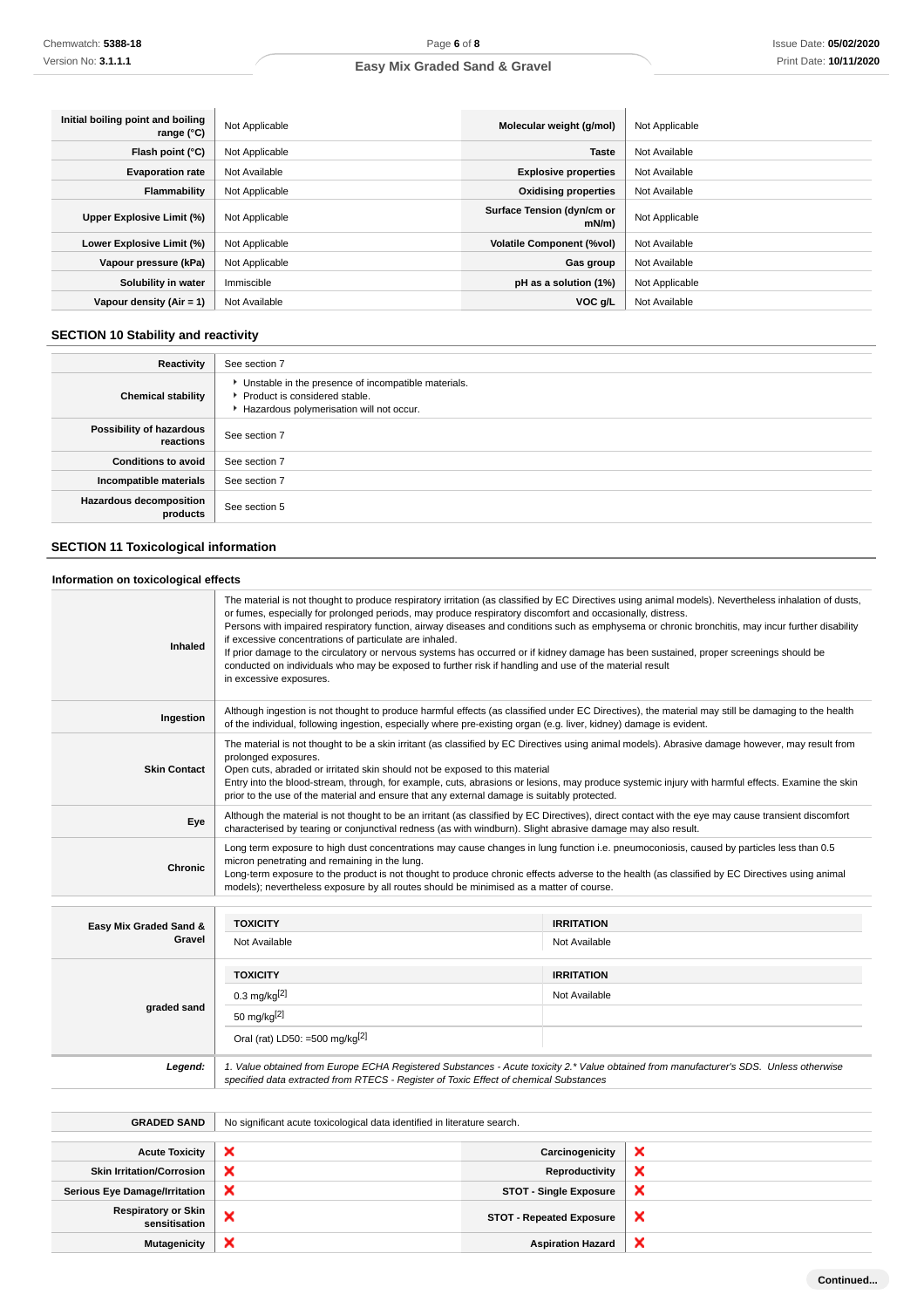**Legena:**  $\bullet$  – Data either not available or does not fill the criteria for classification

 $\blacktriangleright$  – Data available to make classification

### **SECTION 12 Ecological information**

| <b>Toxicity</b>                  |                  |                                                                                                                                                                                                                                                                                                                                                                                                 |                |                  |                  |
|----------------------------------|------------------|-------------------------------------------------------------------------------------------------------------------------------------------------------------------------------------------------------------------------------------------------------------------------------------------------------------------------------------------------------------------------------------------------|----------------|------------------|------------------|
|                                  | Endpoint         | <b>Test Duration (hr)</b>                                                                                                                                                                                                                                                                                                                                                                       | <b>Species</b> | Value            | <b>Source</b>    |
| Easy Mix Graded Sand &<br>Gravel | Not<br>Available | Not Available                                                                                                                                                                                                                                                                                                                                                                                   | Not Available  | Not<br>Available | Not<br>Available |
|                                  | Endpoint         | <b>Test Duration (hr)</b>                                                                                                                                                                                                                                                                                                                                                                       | <b>Species</b> | Value            | Source           |
| graded sand                      | Not<br>Available | Not Available                                                                                                                                                                                                                                                                                                                                                                                   | Not Available  | Not<br>Available | Not<br>Available |
| Legend:                          |                  | Extracted from 1. IUCLID Toxicity Data 2. Europe ECHA Registered Substances - Ecotoxicological Information - Aquatic Toxicity 3. EPIWIN Suite<br>V3.12 (QSAR) - Aquatic Toxicity Data (Estimated) 4. US EPA, Ecotox database - Aquatic Toxicity Data 5. ECETOC Aquatic Hazard Assessment<br>Data 6. NITE (Japan) - Bioconcentration Data 7. METI (Japan) - Bioconcentration Data 8. Vendor Data |                |                  |                  |

#### **DO NOT** discharge into sewer or waterways.

| Persistence and degradability    |                                       |                                       |
|----------------------------------|---------------------------------------|---------------------------------------|
| Ingredient                       | Persistence: Water/Soil               | <b>Persistence: Air</b>               |
|                                  | No Data available for all ingredients | No Data available for all ingredients |
|                                  |                                       |                                       |
| <b>Bioaccumulative potential</b> |                                       |                                       |
| Ingredient                       | <b>Bioaccumulation</b>                |                                       |
|                                  | No Data available for all ingredients |                                       |
|                                  |                                       |                                       |
| Mobility in soil                 |                                       |                                       |
| Ingredient                       | <b>Mobility</b>                       |                                       |
|                                  | No Data available for all ingredients |                                       |

### **SECTION 13 Disposal considerations**

| Waste treatment methods      |                                                                                                                                                                                                                                                                                                                                                                                                                                                                                                                                                                                                         |
|------------------------------|---------------------------------------------------------------------------------------------------------------------------------------------------------------------------------------------------------------------------------------------------------------------------------------------------------------------------------------------------------------------------------------------------------------------------------------------------------------------------------------------------------------------------------------------------------------------------------------------------------|
| Product / Packaging disposal | DO NOT allow wash water from cleaning or process equipment to enter drains.<br>It may be necessary to collect all wash water for treatment before disposal.<br>In all cases disposal to sewer may be subject to local laws and requlations and these should be considered first.<br>Where in doubt contact the responsible authority.<br>Recycle wherever possible or consult manufacturer for recycling options.<br>Consult State Land Waste Management Authority for disposal.<br>Bury residue in an authorised landfill.<br>Recycle containers if possible, or dispose of in an authorised landfill. |

### **SECTION 14 Transport information**

| <b>Labels Required</b>  |                |  |
|-------------------------|----------------|--|
| <b>Marine Pollutant</b> | <b>NO</b>      |  |
| <b>HEM</b><br>HA.       | Not Applicable |  |

**Land transport (ADG): NOT REGULATED FOR TRANSPORT OF DANGEROUS GOODS**

**Air transport (ICAO-IATA / DGR): NOT REGULATED FOR TRANSPORT OF DANGEROUS GOODS**

**Sea transport (IMDG-Code / GGVSee): NOT REGULATED FOR TRANSPORT OF DANGEROUS GOODS**

**Transport in bulk according to Annex II of MARPOL and the IBC code** Not Applicable

### **SECTION 15 Regulatory information**

**Safety, health and environmental regulations / legislation specific for the substance or mixture**

### **graded sand is found on the following regulatory lists**

Australia Hazardous Chemical Information System (HCIS) - Hazardous Chemicals Australian Inventory of Industrial Chemicals (AIIC)

Chemical Footprint Project - Chemicals of High Concern List

International Agency for Research on Cancer (IARC) - Agents Classified by the IARC Monographs

International Agency for Research on Cancer (IARC) - Agents Classified by the IARC Monographs - Group 1 : Carcinogenic to humans

#### **National Inventory Status**

| <b>Mai</b> |     |
|------------|-----|
| AIIC<br>.  | Yes |
|            |     |